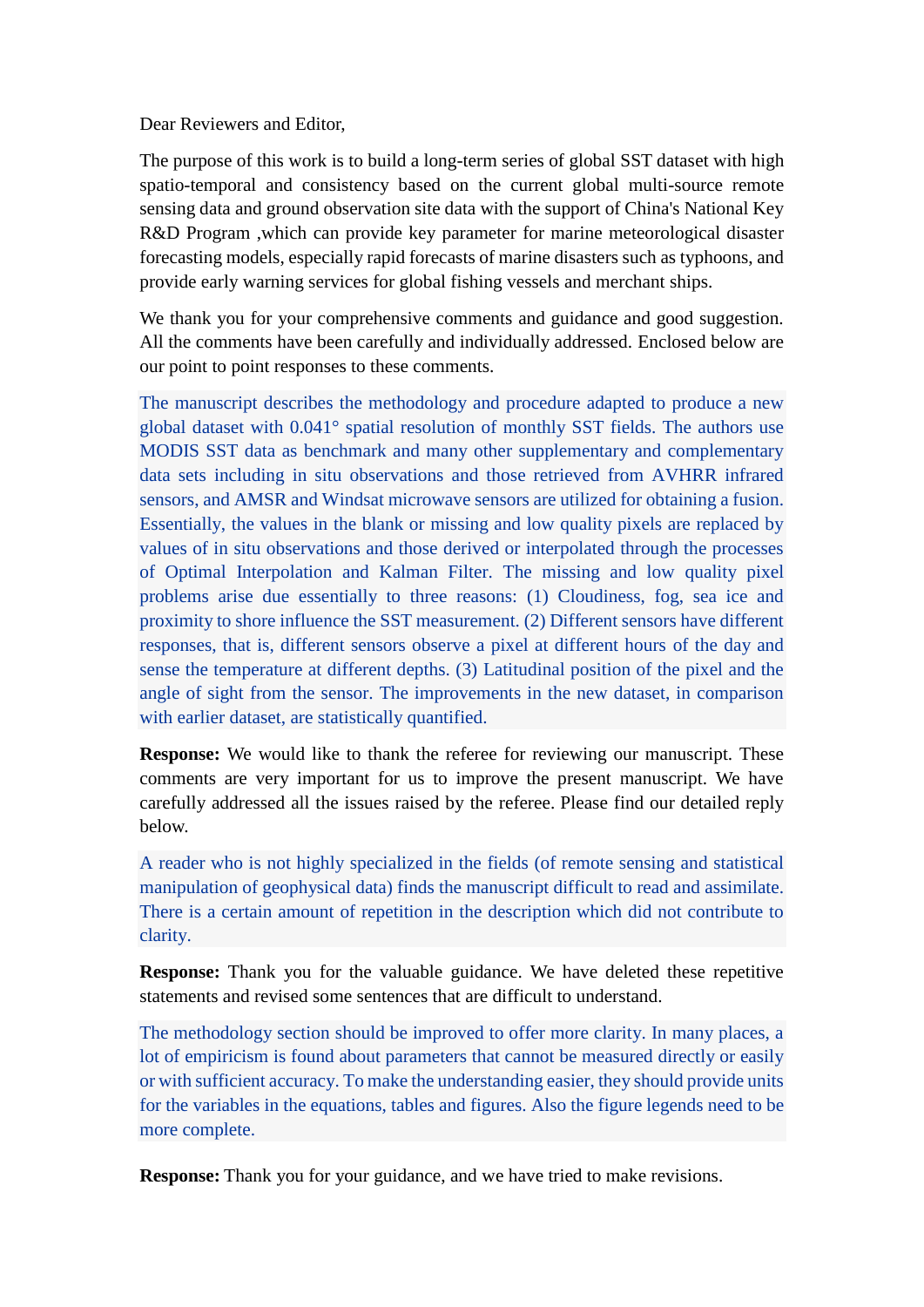For Climatologists and Oceanographers who wish to use the SST, without bothering to go into miniscule details of the elaborate processing procedure, the present product provides a more accurate dataset. The quality control statistics presented shows substantial improvements in the new SST product.

One fundamental question over monthly time scales: Do we require a spatial resolution of 4.1 km, especially in the open oceans? This high resolution SST perhaps helps coastal studies like upwelling and estuary biology.

**Response:** Thank you for your positive evaluation and guidance. Your evaluation is very correct. The high-resolution ocean surface temperature data set is far more important for coastal studies than for open oceans studies. But the high-resolution ocean temperature data set is also helpful for us to capture temperature anomalies in open oceans, helping us to understand the ocean more accurately, such as the migration of central location of El Niño or La Niña.

On the whole the authors did a good and useful job. Some specific points to be considered are:

1. How can GOTM produce accurate values while utilizing several variables, such as 2 m temperature, 10 m wind, sensible heat flux, latent heat flux, which have poor accuracy? Does the ECMWF reanalysis of these variables present the accuracy needed?

**Response:** Thank you for your comment and guidance. You are right. When the accuracy of the input variables cannot be guaranteed, the GOTM simulation value will have deviations, such as 2 m temperature, 10 m wind, sensible heat flux, latent heat. In general, the use of ECMWF reanalysis of these variables can meet the requirements. But in special circumstances, when the input parameter deviation is too large, it will also cause a relatively large error. When there is a large deviation, we will make adjustments. For example, the difference between the sea temperature depth obtained by microwave inversion and the temperature depth obtained by thermal infrared inversion is less than 1mm, and the temperature difference is within 0.6 K, and we have tried to control this error through statistical methods.

2. Fig. 7: Why the non-null pixel frequency is low off the Peru coast, exactly in the ENSO signal region? Because, the region is covered by low cloud almost all the time. You can see that the ITCZ region and other tropical oceanic regions west of the continents also present low non-null frequency due to clouds, high as well as low clouds. Inclusion of these comments may enrich your manuscript.

**Response:** Thank you very much for your guidance and good suggestion. We have tried to make revisions.

3. Make the difference between skin temperature and surface temperature clear.

**Response:** Thank you very much for your careful review. We have modified it in the manuscript.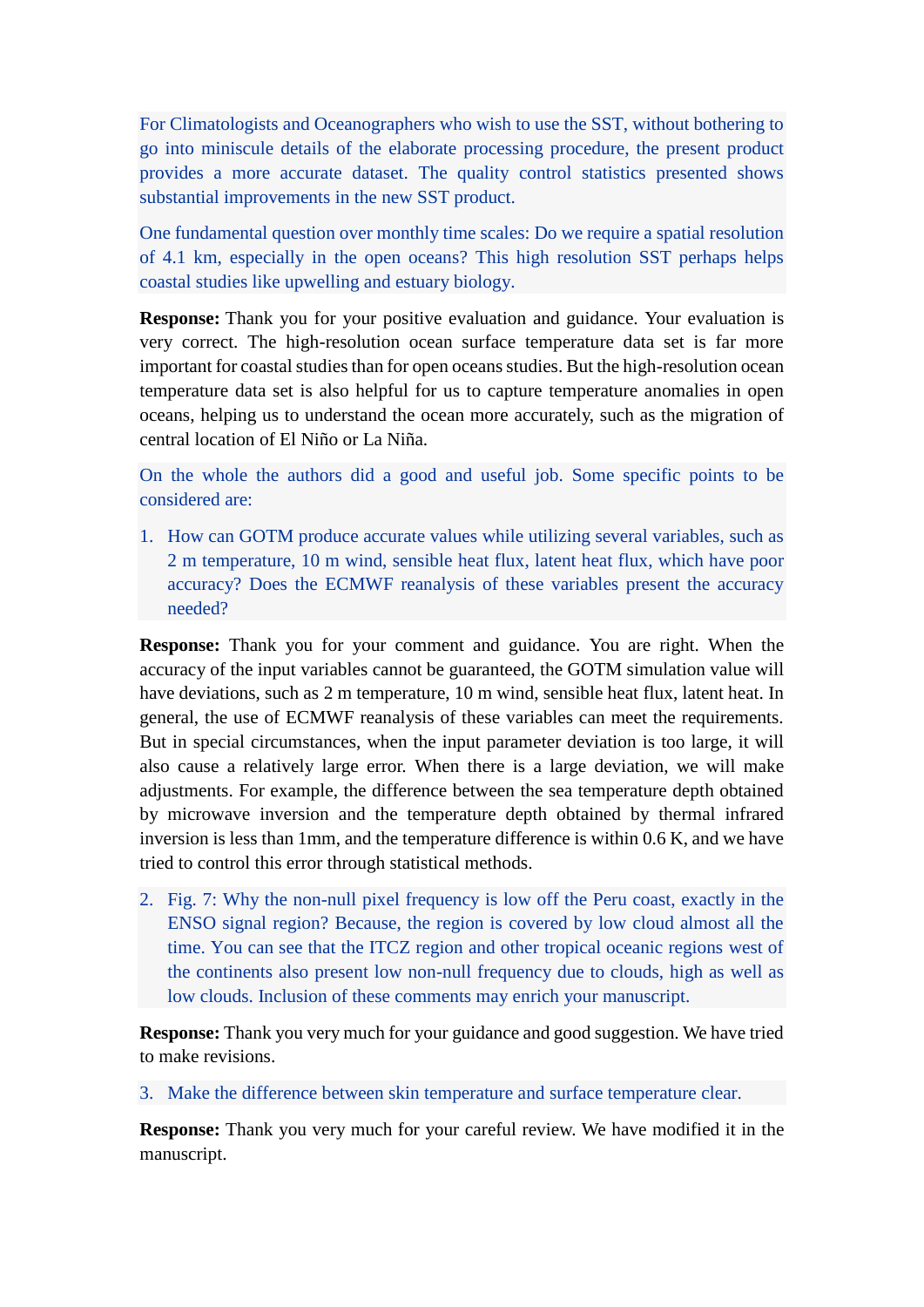4. I agree that the differences in time and depth of observation have to be compensated. What guarantees that Eqs. 1 and 2 can fix these problems? I is empirical, m is the frictional velocity in the water. These parameters may introduce uncertainties. What is the sanctity of the formula in Eq. 3? As you said in the Discussion section, the procedure relies on the performance of GOTM.

**Response:** Thank you for the valuable comment. You are very right. Some parameters cannot be obtained in real time, especially in some remote areas. Some parameters in the formula are empirical in Eqs. 1 and 2, which will cause certain uncertainty. The reanalysis data such as 2 m temperature, 10 m wind, sensible heat flux, latent heat flux, etc. are used as input parameters for control, so the uncertainty of calculating the sea surface temperature will be controlled within a certain range, which can basically meet the current requirements. In addition, there is also microwave inversion temperature as a control condition. We try to improve the accuracy of sea surface temperature products as much as possible.

In our research, Eq. 3 is mainly used to determine the representative depth of the temperature observed by different observing instruments for stratification. Some parameters, such as reanalyzed data as input parameters, can still bring certain errors when the accuracy deviation is relatively large. Therefore, we need more and more high-precision input parameters, and this is also one of the main reasons why many countries have been continuously increasing the number of ocean ground observation sites and improving the spatial and temporal resolution of satellite observations.

5. Why can't you use the diurnal variability from in situ observations, at different places and in different months, instead of relying on a model?

**Response:** Thank you for the valuable comment. You are right. We originally planned to do this as you have said at the beginning, but we found that the number of data from the observed observation sites was very limited. Another important reason is that the data depth information of the observation sites is also inconsistent with the MODIS thermal infrared observation depth. We can still need to use the model for calibration. Therefore, we directly chose the model for calibration.

6. Lines 428-429: You say "I" is identity matrix and immediately after you say "H" is an identity matrix.

**Response:** Thanks a lot for pointing these out. We have modified it in the manuscript.

7. The procedure described in lines 430 through 458 needs some clearer explanation.

**Response:** Thank you very much for your careful review. We have modified it in the manuscript.

8. Tables: You better provide in the text expressions for the statistical metrics shown the tables.

**Response:** Thank you for your guidance. We have made revisions.